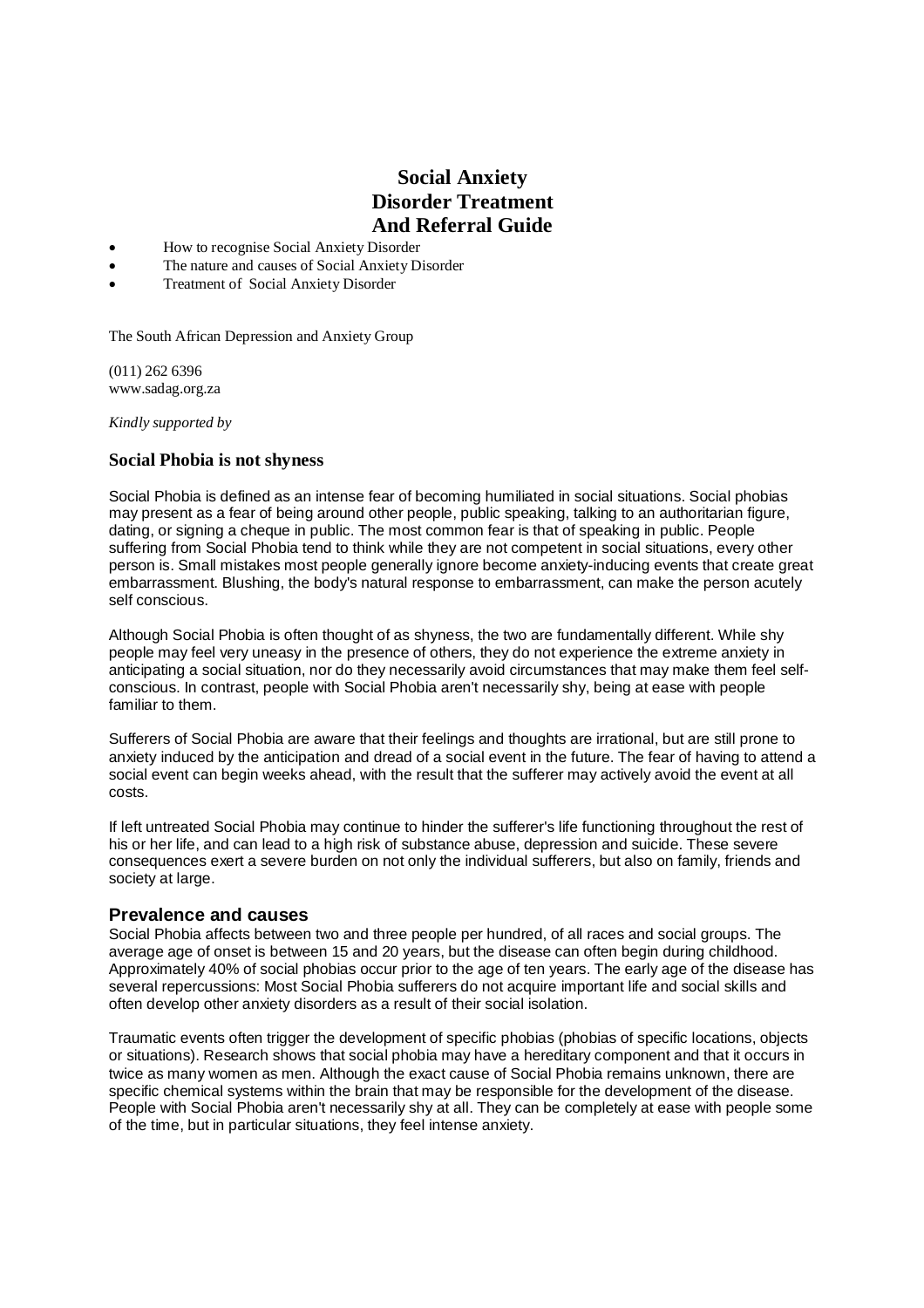# **Presentation, Symptoms and Diagnosis**

People suffering from Social Phobia display three essential features: a fear of scrutiny by other people in social situations, a marked and persistent fear of performance situations in which embarrassment may occur, as well as an active avoidance of the feared situations. Social Phobia may present as a generalized condition, where fears involve almost all social contacts, or non-generalised, where fears relate to specific social activities or performance situations.

The most obvious symptoms of Social Phobia are those brought on by the fear of becoming embarrassed in front of other people. People may have difficulty speaking, eating or writing in front of others. When exposed to the feared situation or location, sufferers will frequently experience somatic symptoms of anxiety, such as palpitations, trembling, sweating, tense muscles and headaches. Additional symptoms include a sinking feeling in the stomach, hot and cold flushes, as well as a dry throat and mouth.

Physical symptoms of anxiety brought on by the event manifest themselves before, during and after the actual event. The sufferer may be convinced that the secondary (somatic) symptoms of anxiety are in fact the primary problem, and experience great self-consciousness, fear and apprehension.

# **Co morbid Conditions**

It is common for Panic Disorder to occur with other psychiatric conditions. Research has shown that over two thirds of Social Phobia sufferers experience an additional psychiatric disorder at some time in their lifetime. Symptoms of Social Phobia generally present prior to other disorders, suggesting that Social Phobia itself precipitates the onset of other psychiatric disorders.

The disorders which most commonly occur with Social Phobia are agoraphobia, alcohol abuse, major depression and drug abuse. A link between Social Phobia and the onset of eating disorders has also been demonstrated in recent research studies. Those suffering from Social Phobia appear to suffer a greater degree of distress and are more likely to suffer from the more serious consequences of the disease. Co morbid Social Phobia is more likely to lead to suicide than uncomplicated Social Phobia.

# **SOCIAL PHOBIA IN CHILDREN**

Intense fears appear in most children as a normal part of growing up. Early in life, infants become attached to those who care for them and if separated, toddlers naturally become anxious and upset. Childhood fears of the dark and monsters are common. It is normal and natural for children to be nervous and experience some anxiety about starting school, but fear and anxiety should not continue for extended periods of time.

Adolescents are often moody and preoccupied with their social image. These concerns usually dissipate with time and should not cause any undue distress. However, the persistence of avoidant behaviour should be taken seriously. Anxiety may also manifest itself indirectly through changes in behaviour, physical symptoms, and a decline in the level of school work.

It is advisable to contact a doctor or psychiatrist as soon as possible when it is suspected that a child or adolescent may be suffering from Social Phobia. Prolonged anxiety decreases a child's quality of life and may cause irreparable damage.

# **TREATMENT**

Fewer than 25% of Social Phobia sufferers receive treatment for their conditions. Despite this, those diagnosed with social phobia have a good prognosis. Several factors hinder the successful treatment of Social Phobia:

 The perception that Social Phobia is an exaggerated form of shyness or social unease. As a result of this, many sufferers do not consider their condition to be a disorder for which consultation with a doctor is necessary.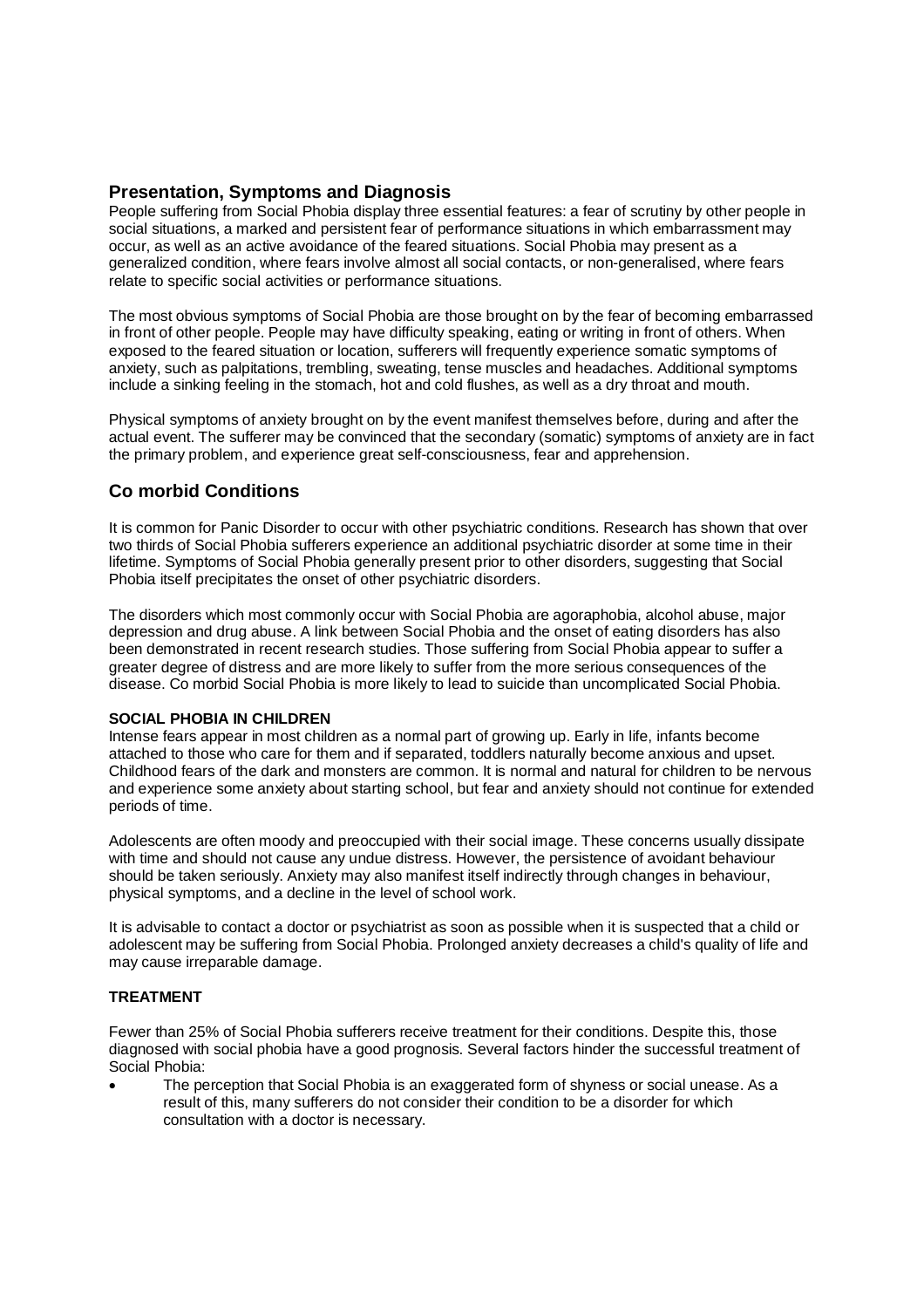- The nature of Social Phobia is such that sufferers are often reluctant to seek treatment. This is due in part to a fear of public scrutiny and the belief that nothing can be done to help.
- There is a low level of awareness among many doctors of the diagnosis and treatment of Social Phobia.

However, the severe impairment and the onset of co morbid conditions can be prevented or alleviated by seeking treatment at the first sign of dysfunction. Once social phobia is diagnosed, it is imperative that treatment is introduced without delay. Extensive research has shown that in all anxiety disorders, a combination of drug and psychological therapies yield the best treatment outcomes, and the most rapid recovery, with the least relapses.

#### **MEDICATION**

Social Phobia responds well to drug therapy, but it is important to realise that social phobia is a chronic condition that requires long-term management. Drug therapy should be maintained for a minimum of six months. Upon completion of the treatment, medication should be withdrawn gradually.

Drugs found to be most effective in treating Social Phobia are the Selective Serotonin Reuptake Inhibitors (SSRIs) Anti-depressants, Tricyclic Anti-depressants, and Benzodiazepines.

# **DIFFERENT TYPES OF MEDICATIONS**

- The SSRIs are among the newer anti-depressants and have been available since 1988. SSRIs include Aropax (Paroxetine), Cipramil (Citalopram), Luvox (Fluvoxamine), Prozac/Lorien (Fluoxetine) and Zoloft (Sertraline). They are now the most widely used antidepressants because they tend to have fewer side effects than the older drugs. Although called anti-depressants, the SSRIs are also used to treat Social Phobia, Panic Disorder and Obsessive-Compulsive Disorder.
- The Tricyclic antidepressants have proven to be effective in the treatment of panic disorder. The patient usually starts with small daily doses that are increased every few days until an effective dosage is reached. The slow introduction of Tricyclic antidepressants helps minimize side effects such as dry mouth, constipation, and blurred vision. People with Panic Disorder, who are inclined to be hyper vigilant about physical sensations, often find these side effects disturbing at the outset. Other examples of Tricyclics include Tofranil, Prothiaden and Imipramine.

Side effects usually fade after the patient has been on the medication for a few weeks. It usually takes several weeks for these drugs to have a beneficial effect on Panic Disorder. Treatment generally lasts from 6 to 12 months. When the treatment period is complete, the dosage of the drug is tapered over a period of several weeks.

 The high-potency benzodiazepines are a class of medications that effectively reduce anxiety. Alprazolam, Clonazepam, and Lorazepam are medications that belong to this class. They take effect rapidly, have few bothersome side-effects, and are well tolerated by the majority of patients. However, some patients, especially those who have had problems with alcohol or drug dependency, may become dependent on benzodiazepines.

If a doctor prescribes one of these drugs as a single therapy, the patient starts on a low dose and gradually raises it until panic attacks cease. Treatment with high-potency benzodiazepines is sometimes continued for 6 months to a year. One drawback of this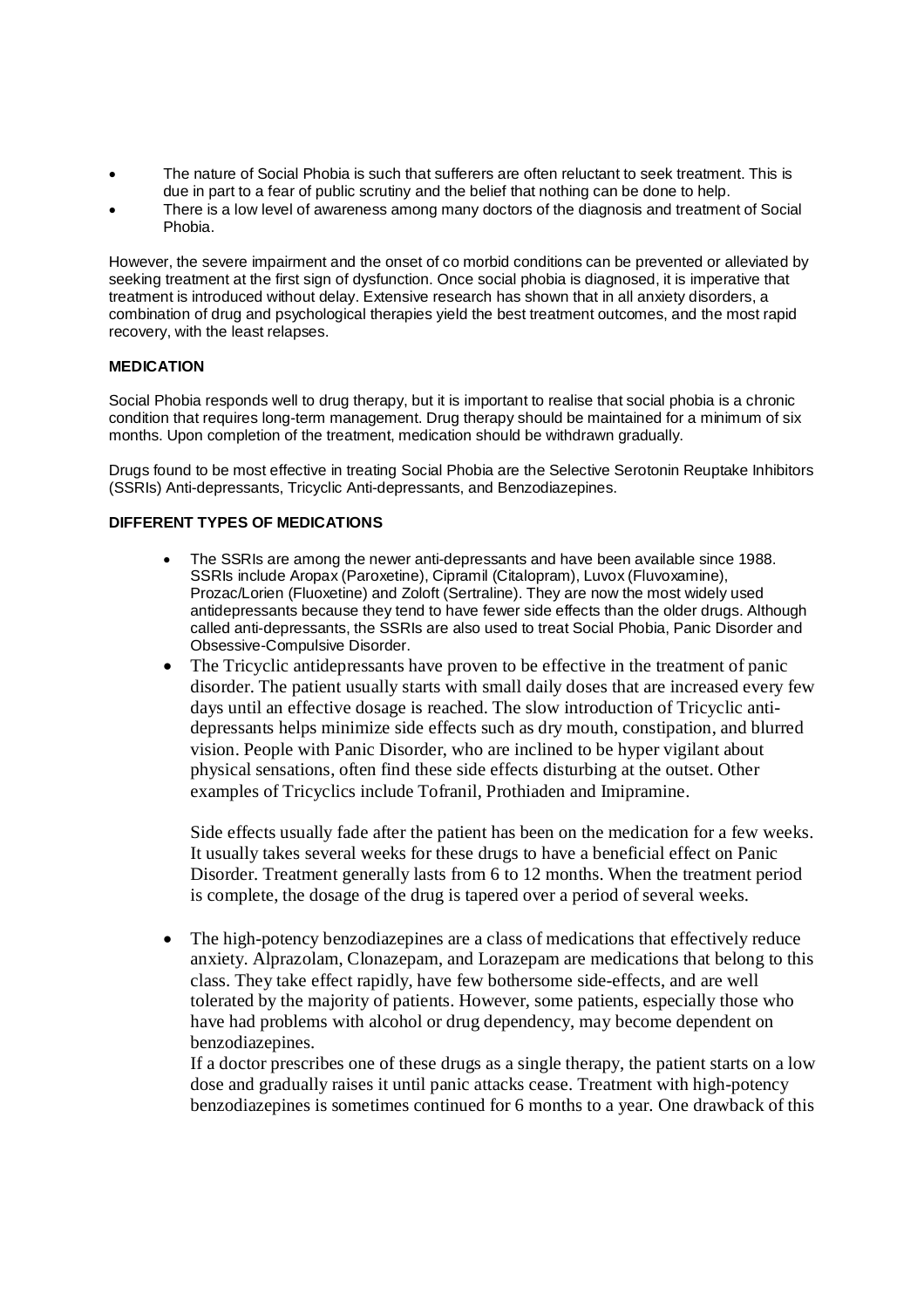medication is that patients may experience withdrawal symptoms when the treatment is discontinued.

# **ARE ANTIDEPRESSANTS SAFE?**

Anti-depressants are safe in the doses prescribed by the physician. There are however some conditions where extra care should be taken. If any of the following apply to you, you should carefully consider all treatment options with your doctor:

- If you are taking other prescribed and over-the-counter medication, including antihistamines, stomach acid neutralisers, cough and cold treatments and the like.
- If you have any pre-existing illnesses, including diabetes, epilepsy, heart problems, kidney or liver problems, hyperthyroidism etc.
- If you are pregnant, breast feeding or hoping to fall pregnant.

Initial side effects of the anti-depressant medication, may include nausea, a dry mouth and headaches, but dissipate within a week or two. It is important not to stop your medication during at this time, but to persist with treatment in order for full recovery to take place. You should voice all of your concerns about medication with your doctor, so that he or she can find the most suitable treatment for you.

#### **OTHER MEDICATIONS**

Benzodiazepines (anxiety reducing) are useful in the treatment of Social Phobia, but are highly addictive and therefore not advised for long term treatment. Beta-blockers, traditionally used for high blood pressure, are useful in treating performance anxiety because this class of drugs is known to reduce the noradrenergic responses to fear (heart palpitation, excessive sweating). Neither of these treatment produce the long term changes in the brain chemistry require for complete recovery.

*"I first noticed the treatment was working when I could sign a cheque at the bank without my hand shaking."*

#### **PSYCHOLOGICAL TREATMENT**

Psychological treatment is essential for the treatment of Social Phobia since it encourages the patient to confront the negative beliefs and feelings which might be causing their fearful response to social situations. The most important negative belief which needs to be challenged, is that of failure being inevitable in social situations.

There are three basic forms of Psychological treatment available for Social Phobia sufferers:

#### *Social Skills Training*

This form of therapy helps people feel more relaxed and confident in the company of others by teaching many of the social skills taken for granted in society, such as initiating a conversation with a stranger. The emphasis is on practice and feedback, a process that allows the sufferer to monitor his or her social interactions.

#### *Exposure Therapy*

Exposure therapy essentially involves helping the Social Phobia sufferer to relax when in a situation they perceive to be frightening. It is usually conducted in stages according to a hierarchy, bringing about gradual desensitization to the feared situation or location.

#### *Cognitive Behavioural Therapy*

CBT helps Social Phobia sufferers change the way they think about themselves, their surroundings and other people. Therapy brings about a more realistic and factually accurate way of thinking about fearful situations, while challenging anxiety-provoking thought and feelings.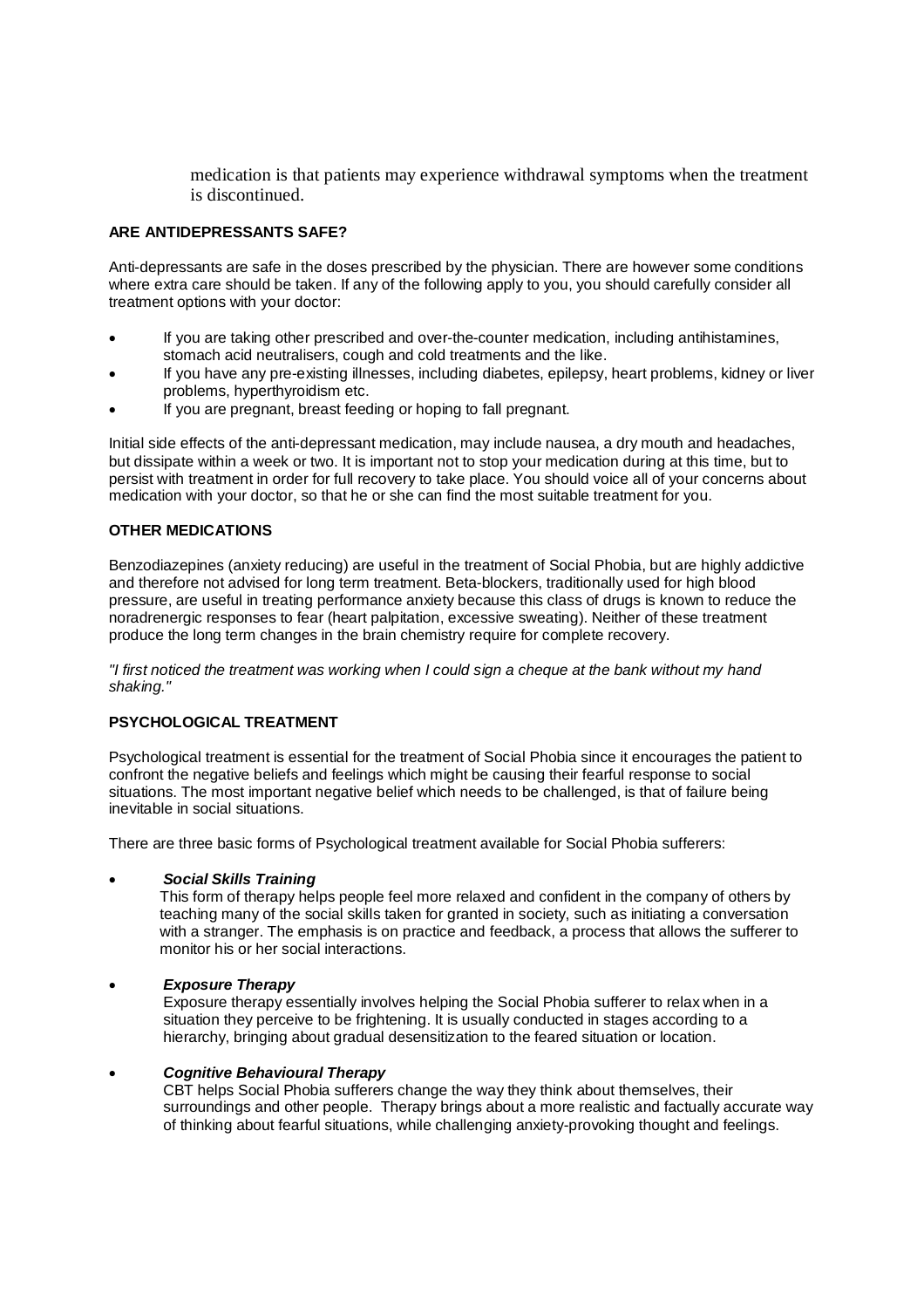Since one of the main goals of cognitive therapy is to encourage patients to confront their anxieties, group therapy sessions are particularly appropriate for Social Phobia. The panic sufferer may initially be hesitant to participate in group therapy due to the nature of their illness. This usually dissipates once they realise all members of the group have the same fears they do.

Almost 80% of people suffering from Social Phobia find relief from their symptoms when treated with a *combination* of medication and psychotherapy. It is advantageous to make use of both forms of treatment, since they complement each other and bring about more rapid, long-term recovery. A combination of the two treatments results in a reduced risk of relapse upon discontinuing medication.

# **REAL-- LIFE DESENSITISATION**

Real -life desensitization is one of the most effective psychological treatments available for social phobias. Also called exposure or *in vivo desensitization*, real - life desensitization involves over- coming fears and phobias through direct exposure. Improvement following real - life exposure last long after this treatment is complete. Real - life desensitization does however involve the unpleasantness of facing phobic situations, and having to repeatedly encounter desensitization of a regular basis.

The basic procedure of real - life desensitization involves the use of a basic hierarchy of phobic scenes that have been constructed to bring about desensitization. Goals must be clearly defined, with careful consideration given to what constitutes full recovery, and a time frame should be decided on. Broad goals, such as shopping in a mall are divided into smaller interim goals, such as traveling to the mall, walking around outside the mall and then eventually shopping in the mall.

The hierarchies presented below can be used as a guideline for attaining desensitization for the most common Social Phobia:

#### **Fear of speaking in public**

- In any group situation, while sitting down, make a one sentence comment.
- Make a three to five minute comment while sitting with a group.
- Standing up in a small group, make a thirty second comment.
- Announce to a group that you will be giving a short comment at every break.
- Join Toastmasters.
- In a familiar group, stand up and make a comment.
- In a familiar group, stand up and make a short statement.
- Present a short talk on any subject.

#### **RECOVERY**

*"It took a lot of hard work and patience to get through my Social Phobia. At times I thought I'd never make it. It's not that I never feel any anxiety anymore...I just feel it less and less. I know how to control the anxiety when it does emerge...and how to stop it preventing me from doing the things I want to do."*

If you suspect you may be suffering from Social Phobia, reading through this guide and learning about the disease is the first step to recovery. You should seek help from a doctor if you have not yet been examined or diagnosed. If you are already on treatment, continue with the prescribed treatment, taking one day at a time.

Remember not to let others discourage you. Don't feel ashamed about Social Phobia, it is a serious disease just like any other illness. To learn more about the disorder ask your doctor, pharmacist or the Depression and Anxiety Group should you have any queries or concerns. Seek support from others, and take an active role in your recovery.

Most importantly, keep in mind that you can overcome Social Phobia - recovery will take work, but it will